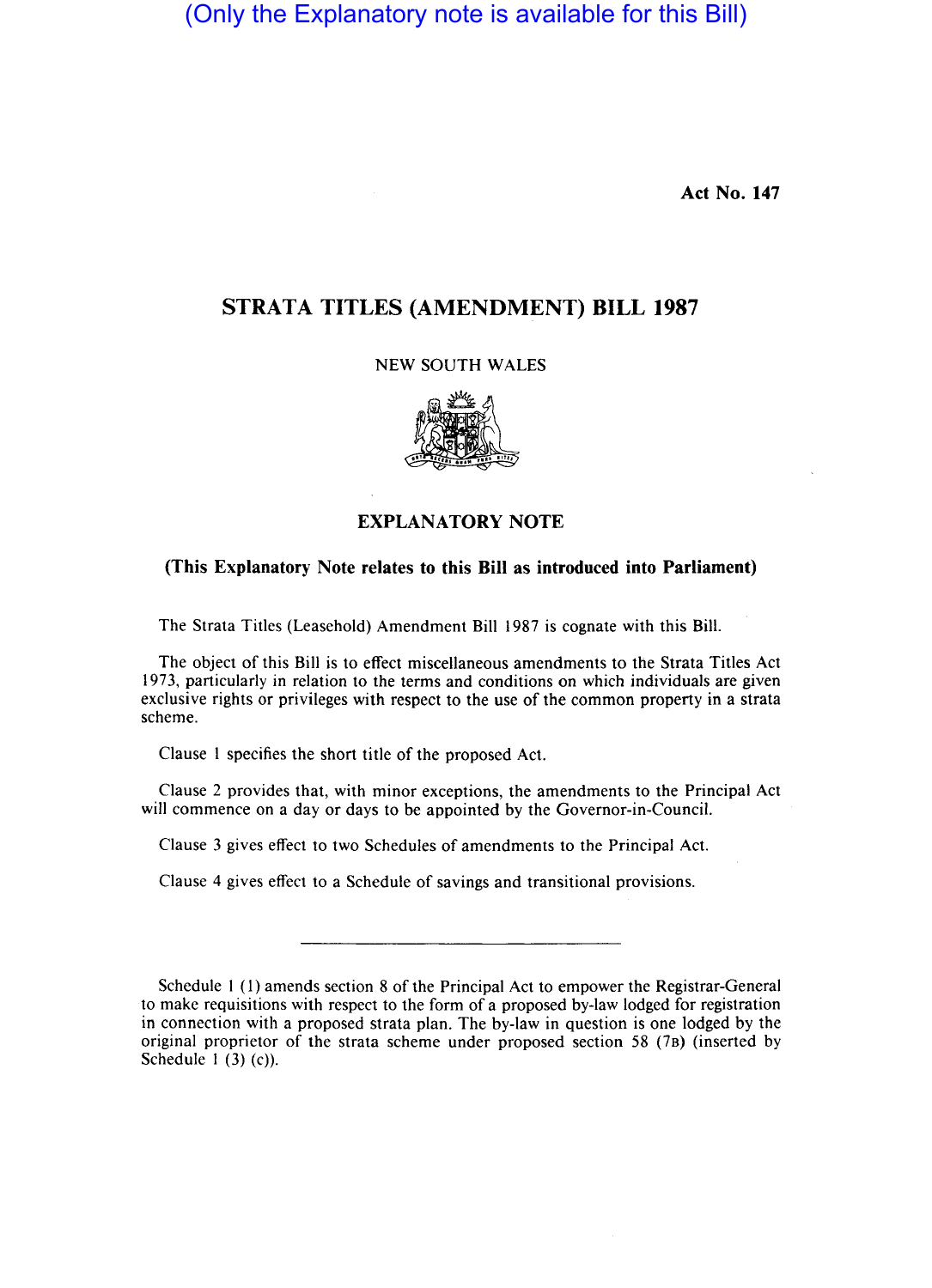Schedule I (2) amends section 23 of the Principal Act to require the Registrar-General, when creating a folio of the Register for common property in a strata scheme, to make appropriate notations of the rights and privileges conferred on individuals in respect of the common property or any part of it by a by-law referred to in section 58 (7) of the Principal Act that takes effect on registration of the strata plan.

Schedule I (3) amends section 58 of the Principal Act in relation to by-laws conferring on individuals exclusive rights or privileges over common property in a strata scheme. Under the section, as amended-

- (a) such a by-law will no longer require a unanimous resolution of the body corporate in order to be made—a special resolution (that is, one passed by 75 per cent of the votes) will be sufficient;
- (b) if more than I proprietor is granted rights or privileges under such a by-law, the by-law will be deemed to' provide (unless it specifies some other arrangement) that any money payable by those proprietors to the body corporate for the maintenance and upkeep of the common property will be borne by them proportionately according to the relative proportions of their respective unit entitlements; and
- (c) such a by-law may be made by the original proprietor of the strata scheme, by lodging an appropriate instrument, together with the proposed strata plan, for registration.

Schedule I (4) omits section 113A of the Principal Act. Orders of the kind permitted to be made under that section by the Strata Titles Commissioner arc now to be made under proposed section 120A (inserted by Schedule 1 (6)) by a Strata Titles Board.

Schedule I (5) amends section 120 of the Principal Act as a consequence of the amendments made by Schedule I (3).

Schedule 1 (6) inserts a new section 120<sub>A</sub> into the Principal Act. Under the proposed new section, a Strata Titles Board is empowered to make certain orders adjusting the rights of bodies corporate and the proprietors of individual lots in the event of dispute between them concerning exclusive rights or privileges of individuals in respect of common property. The disputes contemplated are ones in which a body corporate and one or more proprietors cannot agree as to the terms on which such rights or privileges should be granted, or in which individual proprietors not having such rights or privileges think that the terms on which they have been granted to others are unjust. A Board is, in effect, empowered to make a by-law appropriate to the circumstances of the case.

Schedule I (7) amends section 141 of the Principal Act as a consequence of the insertion of proposed section 120A by Schedule 1 (6).

Schedule 2 (I) amends section 5 of the Principal Act as a consequence of the amendments made by Schedule 2 (9) and (12).

Schedule 2 (2) amends section 57 of the Principal Act to provide that any first annual general meeting of a body corporate, although not convened and held in accordance with the section, but at which business appropriate to such a first annual general meeting is transacted, is nevertheless a valid first annual general meeting.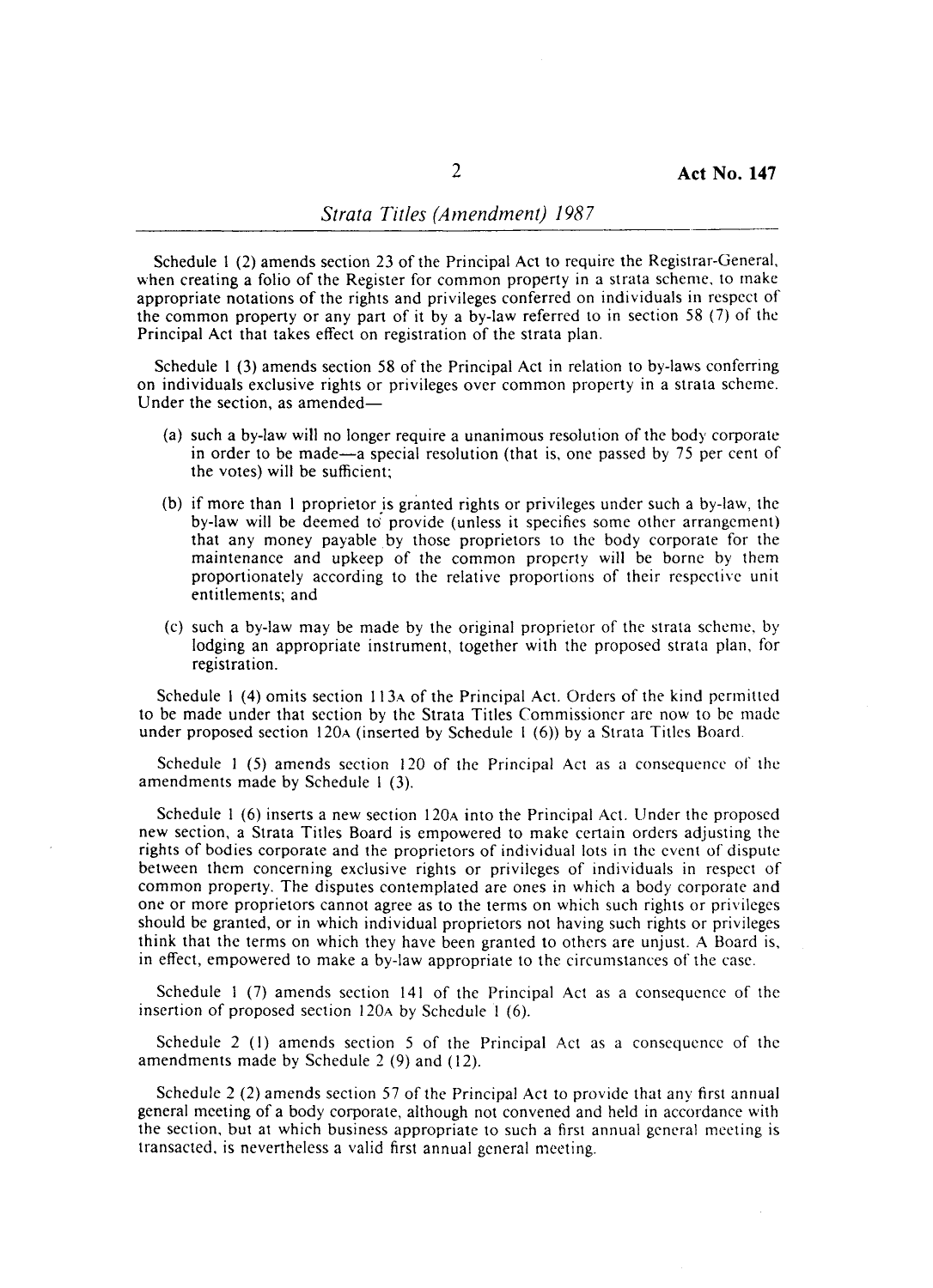Schedule 2 (3) amends section 64 of the Principal Act to impose liability on the body corporate for damage caused to a lot by servants, agents or contractors of the body corporate carrying out any authorised work.

Schedule 2 (4) amends section 69 of the Principal Act to vary the requirements relating to the arrangement of material kept in the strata roll. The amended requirements will avoid duplication of certain matter and generally simplify the keeping of the roll. The section is otherwise amended by the omission of certain matter as a consequence of the substitution of section 81 of the Principal Act by Schedule 2 (9), and by enabling strata roll information to be compiled otherwise than by receipt of notices under that section.

Schedule 2 (5) amends section 70 of the Principal Act in relation to the information contained in a strata roll that may be obtained by members of the public from a body corporate upon payment of a fee. The effect of the amendment is to combine information previously obtainable under 2 separate certificates (with payment of 2 fees) so that it is contained in I certificate (and may be obtained on payment of 1 fee).

Schedule 2 (6) amends section 71 of the Principal Act to abrogate the requirement that there be a minimum number of 3 persons to serve on the council of a body corporate.

Schedule 2 (7) amends section 74 of the Principal Act so that a proposal by the council of a body corporate may be vetoed by persons controlling one-third (rather than onehalf) of the voting power on the body corporate who oppose the proposal.

Schedule 2 (8) repeals section 76 of the Principal Act. The section provided that in certain cases a proposal by the council of a body corporate involving expenditure had to be supported by a special resolution (that is, one passed by 75 per cent of the votes). As a consequence of the amendment made by Schedule 2 (7), the provisions of the section are considered redundant.

Schedule 2 (9) repeals section 81 of the Principal Act and replaces it with 2 new sections. The old section 81 provided that persons having certain specified interests in a lot in a strata scheme could (or had to, in some cases) notify the body corporate that they had those interests. The interests concerned were such as gave rise, or might in the event of certain contingencies have given rise, to an entitlement by those persons to vote at meetings of the body corporate. The section also provided that leasehold interests in a lot had to be notified. The obligation to notify leasehold interests remains, and is reenacted as proposed new section 81<sub>A</sub>. The requirements of the old section 81 have been simplified so as to require notice to be given only of interests giving rise to a vested entitlement to vote.

Schedule 2 (10) amends section 93 of the Principal Act to provide that the costs of effluent services in respect of land included in a strata scheme are to be charged to and payable by the body corporate in the same way as the costs of water, sewerage and drainage services are charged and payable.

Schedule 2 (11) amends the heading to Division I of Part V of the Principal Act as a consequence of the insertion of proposed section  $98\text{A}$  by Schedule 2 (12).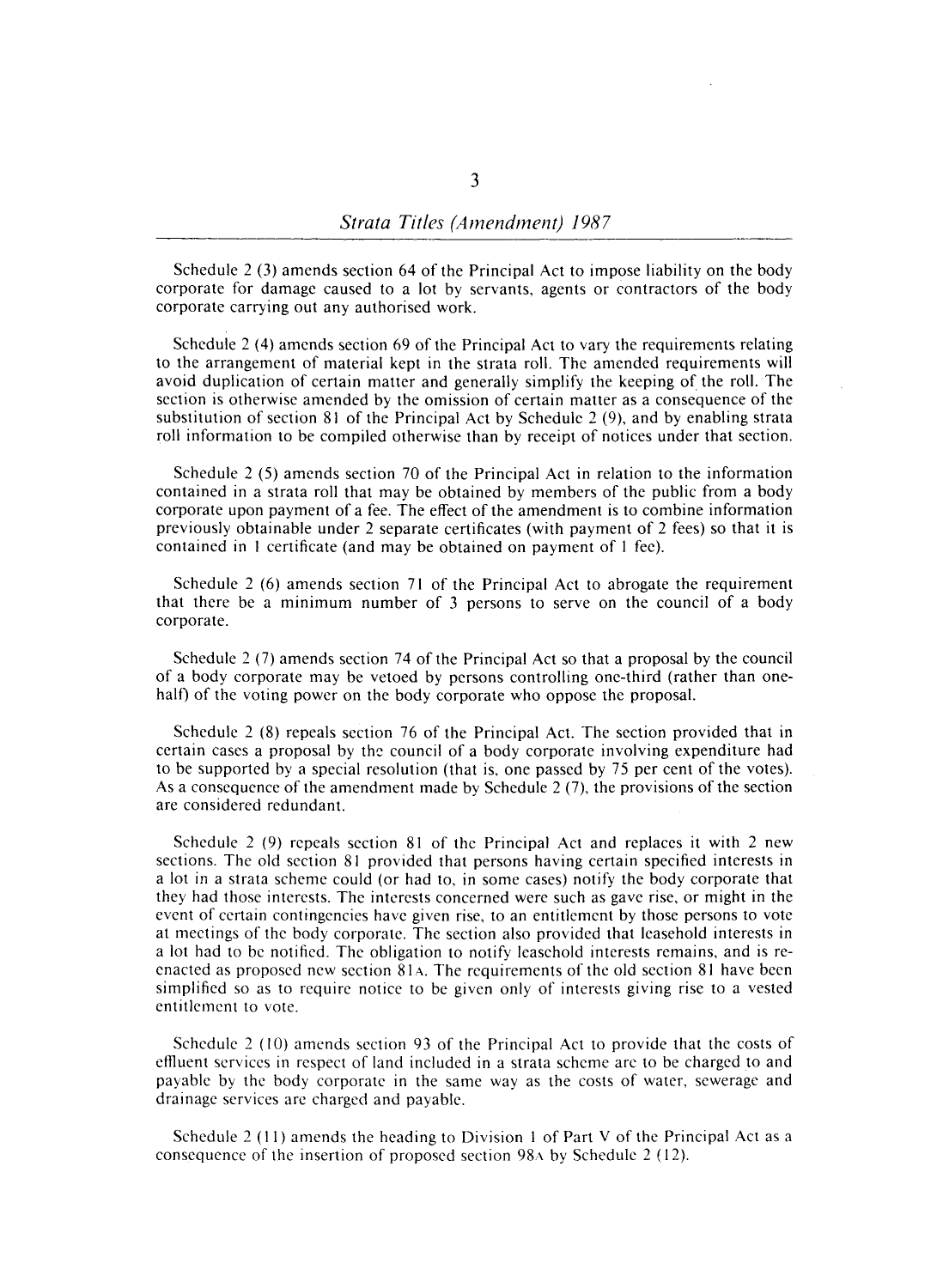Schedule 2 (12) inserts new section 98A into the Principal Act, reconstituting Strata Titles Boards and enabling regulations to be made with respect to persons who will be Clerks of such Boards. Reconstitution of the Boards is necessary as a consequence of the enactment of the proposed Landlord and Tenant (Amendment) Act 1987, which alters the powers of Fair Rents Boards (from which Strata Titles Boards have in the past been constituted).

Schedule 2 (13) amends section 99 of the Principal Act to enable the Commissioner to obtain information, without charge, from a strata roll.

Schedule 2 (14) amends section 102 of the Principal Act to require the Commissioner, when referring an application for an order under Part V of the Principal Act to a Strata Titles Board, to serve a copy of the application on any person against whom the proposed order is directed.

Schedule 2 (15) amends section 104A of the Principal Act to enable the Commissioner to make interim orders in relation to applications for an order by a Board as well as applications for an order by the Commissioner.

Schedule 2 ( 16) amends section 112 of the Principal Act to enable the Commissioner, if satisfied that a body corporate has, in a particular case, unreasonably withheld its consent under a by-law that prohibits the keeping of an animal on a lot or the common property without the consent of the body corporate, to declare that the animal may be kept in accordance with the order.

Schedule 2 (17) amends section 115 of the Principal Act to require a body corporate to display for 2 weeks, on the notice board for the strata scheme, a copy of an order of the Commissioner that has been served on it.

Schedule 2 (18) amends section 124 of the Principal Act to extend the time within which an application for an order under that section may be made from 14 days to 28 days after the relevant resolution was made.

Schedule 2 (19) amends section 125 of the Principal Act to enable an application for an order under that section to be made by any person having an interest in a lot in the relevant strata scheme.

Schedule 2 (20) amends section 128 of the Principal Act to allow a Strata Titles Board. on sufficient cause shown, to extend (from 21 days to 90 days) the time within which an appeal may be lodged against an order of the Commissioner.

Schedule 2 (21) amends section 135 of the Principal Act to require a body corporate to display for 2 weeks, on the notice board for the strata scheme, a copy of an order of a Board that has been served on it.

Schedule 2 (22) amends Schedule I to the Principal Act (which contains the statuiory  $by$ -laws) $-$ 

- (a) to provide that, under those by-laws, the secretary of the body corporate shall be responsible for general administrative and secretarial duties in connection with the body corporate's affairs; and
- (b) to add to the by-law concerning the keeping of animals the requirement that a body corporate will not unreasonably refuse its approval to a person's keeping an animal in the person's lot or on the common property.